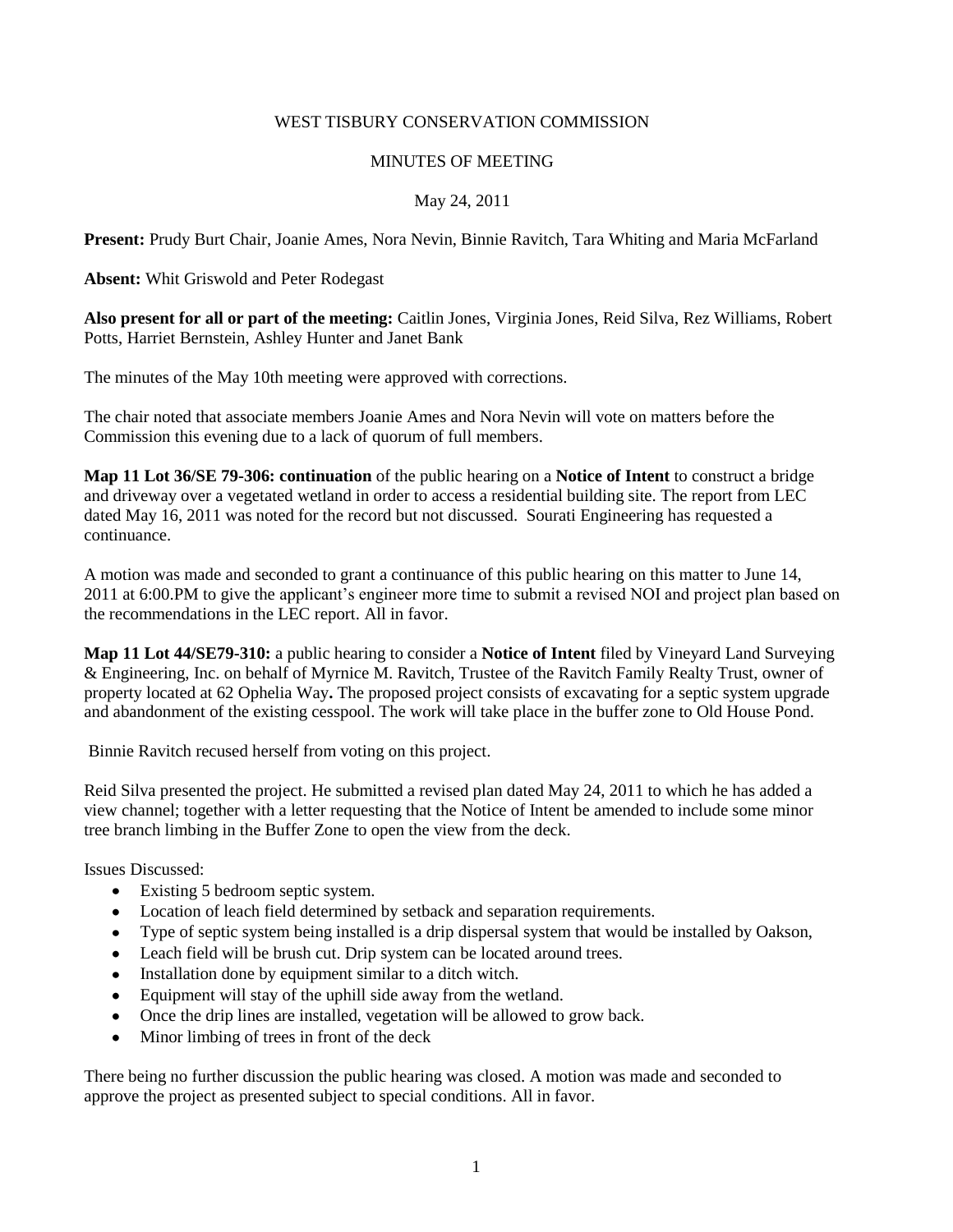Special conditions include the following:

- Hay bales and silt fencing as shown on the plan.
- No grade changes when work is finished.
- All work done and equipment operated from the uphill side of the wetland.
- No stockpiling of soils or construction materials outside the limit of work line as shown on the plan.
- Trees to be limbed for the view channel will be flagged in the field for a pre-construction site visit.  $\bullet$
- Ongoing maintenance of the view channel is permitted.

A motion was made and seconded to approve the special conditions. All in favor.

**Map 36 Lot 1 /SE79-311:** a public hearing to consider a **Notice of Intent** filed by the Martha's Vineyard Land Bank for property located at 216 Clam Point Road **known as Sepiessa Point Reservation.** The proposed project includes reopening 200 feet of old trail, constructing two boardwalks in areas prone to erosion, and work to remove three stands of invasive exotic phragmites along Tiah's Cove and the Tisbury Great Pond shoreline. The work will take place within a salt marsh, on a coastal bank and land subject to coastal storm flowage as well as the buffer zone. The applicant has requested a continuance to June 14th at  $5.30 \text{ PM}$ 

Caitlin and Virginia Jones were present for the public hearing. They submitted materials on the product known as Rodeo or Roundup for the record. The materials were accepted but not discussed as the applicant was not present.

A motion was made and seconded to grant the applicant's request for a continuance of this public hearing to June  $14^{th}$  at 5:30 PM. All in favor.

# **Old Business**

**Map 32 Lot 99/**Brandy Brow Path: Members of the Byways Committee were present to discuss putting an unpaved path through Brandy Brow. Rez summarized the history of the Byways Committees attempt to continue a path to the center of town that currently ends at the Mill Pond.

### **Issues Discussed:**

- A path requires approval of the heirs of Bob Woods. A package of materials has been sent to the family.
- Permission for a crosswalk from the north side of State Road to Brandy Brow would be needed from the State.
- An easement from Wells/ Waldron properties would be handled by the Selectmen
- Town counsel could be asked to investigate a possible right of way held by the town over a section of the Maley driveway that runs along the easterly side of Brandy Brow.
- Level of Land Bank involvement.

No action will be taken on this matter until the Commission receives a response from the Woods family.

**Map 1 Lot 50/SE79-270/**Sundin Monitoring reports: An e-mail was sent to Leslie Fields at the Woods Hole Group. Maria will follow up.

**Map 18 Lot 1/Greenlands**: The letter from Steve Maxner was discussed. Maria and Prudy will work on drafting a response.